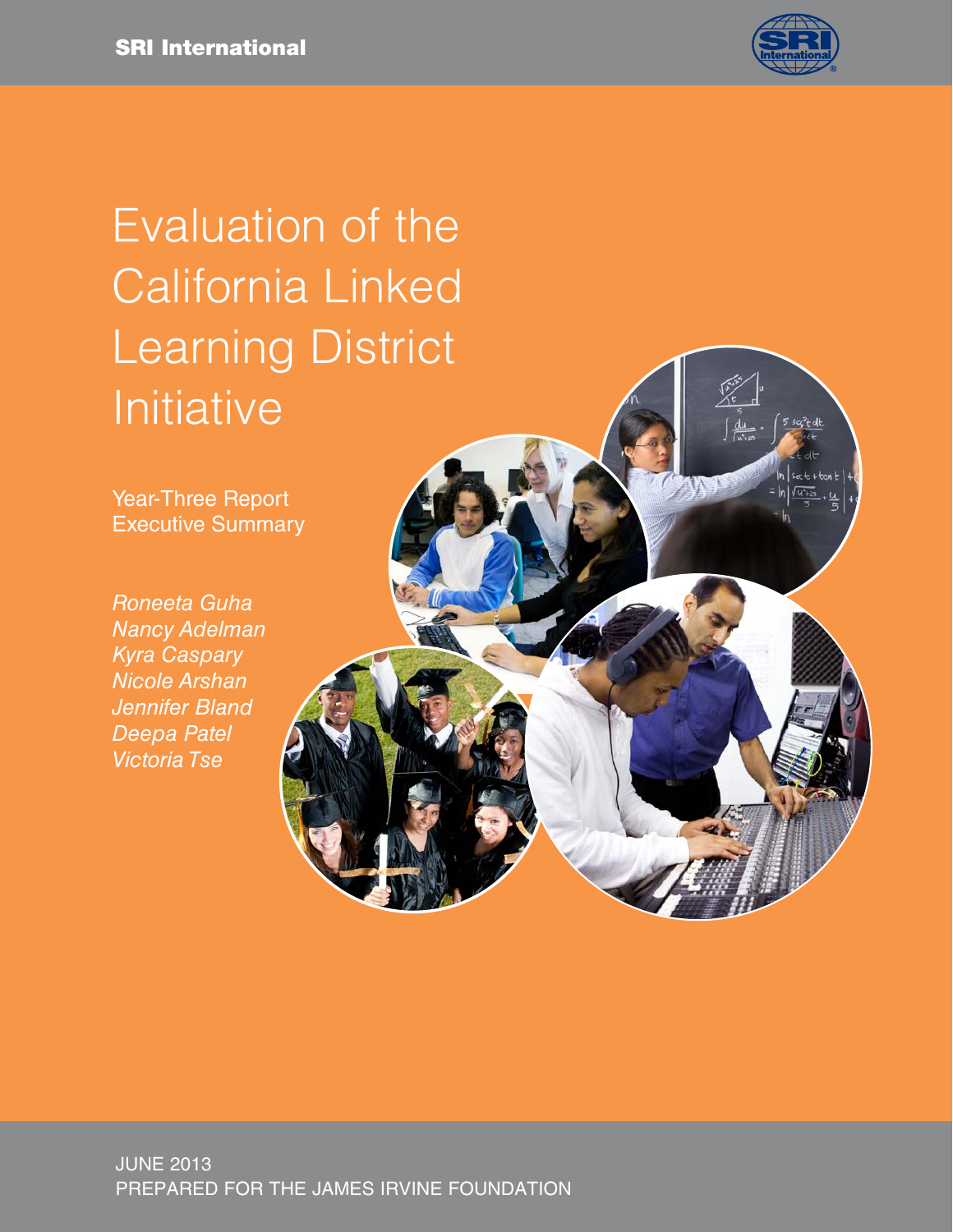Evaluation of Linked Learning in a set of California school districts indicates that participating students are:

- On track for high school graduation
- **Preparing for** college
- Building skills for career and life

This document summarizes these and other findings drawn from a full report covering the first three years of the California Linked Learning District Initiative, available at [www.irvine.org.](http://www.irvine.org)

## About Linked Learning

**Since 2006, The James Irvine Foundation has made a significant investment in Linked Learning, a promising approach to transforming education in California. In 2009, Irvine launched the California Linked Learning District Initiative to support implementation of the initiative in nine California school districts serving more than 150,000 youth. Presented here are preliminary findings on student outcomes and the status of implementation of the initiative in its third year.**

Linked Learning integrates rigorous academics with real-world experiences. This approach aims to transform education into a personally relevant, wholly engaging experience — and open students to career and college opportunities they never imagined. This approach builds on more than four decades of experience gained by California schools that combine academic and technical content to raise student achievement. It seeks to improve high school graduation rates and increase successful transitions to a full range of postsecondary education opportunities, particularly for low-income and disadvantaged youth.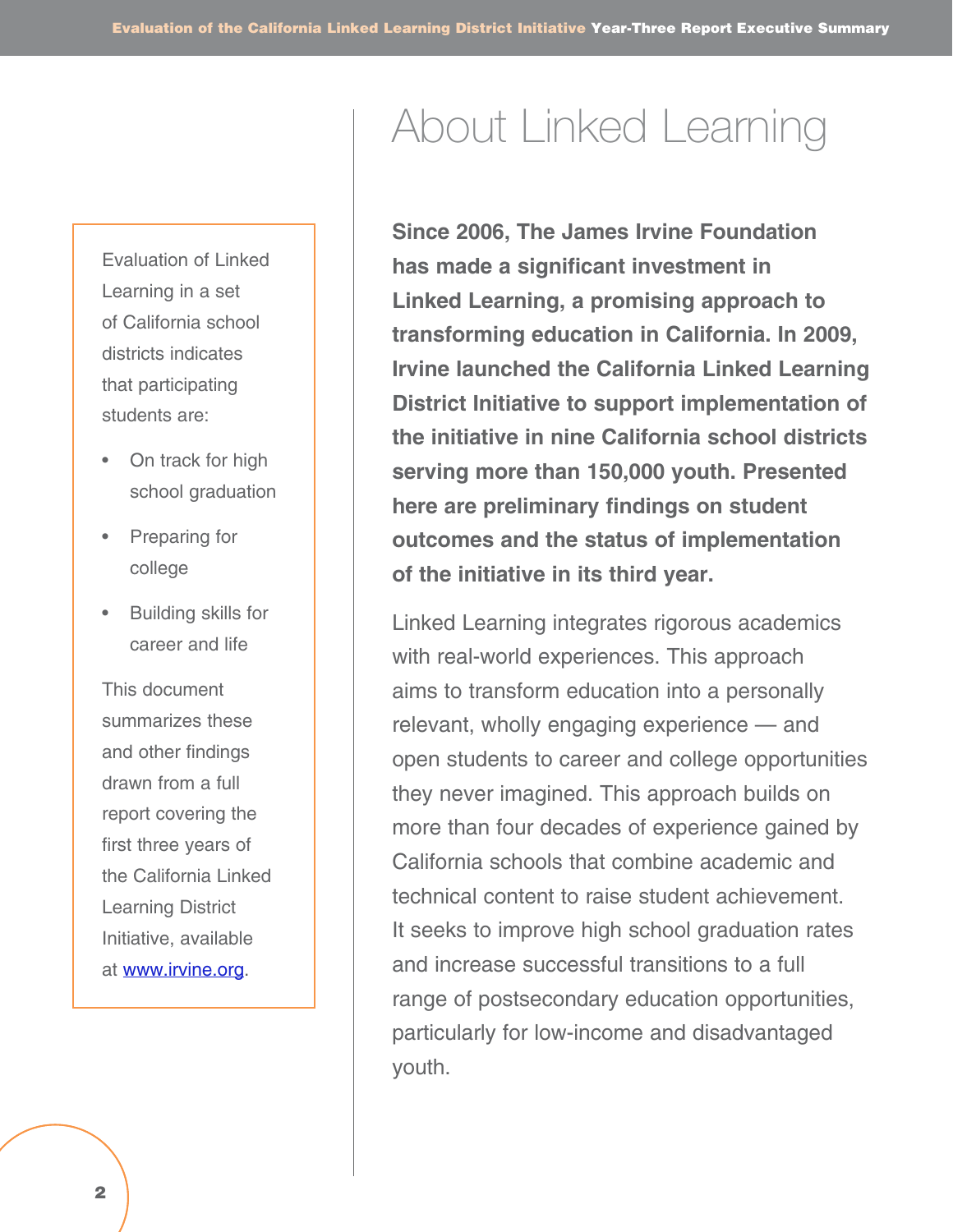Linked Learning is delivered through career pathways, comprehensive programs of study that connect learning in the classroom with real-world applications outside of school. Students select a pathway of their choice.

#### **Core Components of the Approach**

Linked Learning combines four elements designed to support student success:

**Rigorous academics** — A challenging academic core curriculum featuring instruction in essential subjects such as English, math, science, social studies, foreign language and visual and performing arts.

**Real-world experience** — A demanding combination of career and technical coursework emphasizing the practical use of academic learning and preparing youth for high-skill, high-wage employment.

**Work-based learning** — A range of opportunities to learn through meaningful real-world experiences, including internships, apprenticeships and schoolbased enterprises.

**Personalized support** — Academic and social supports, such as counseling and additional instruction in reading, writing and mathematics, with the goal of helping all students succeed in and outside school.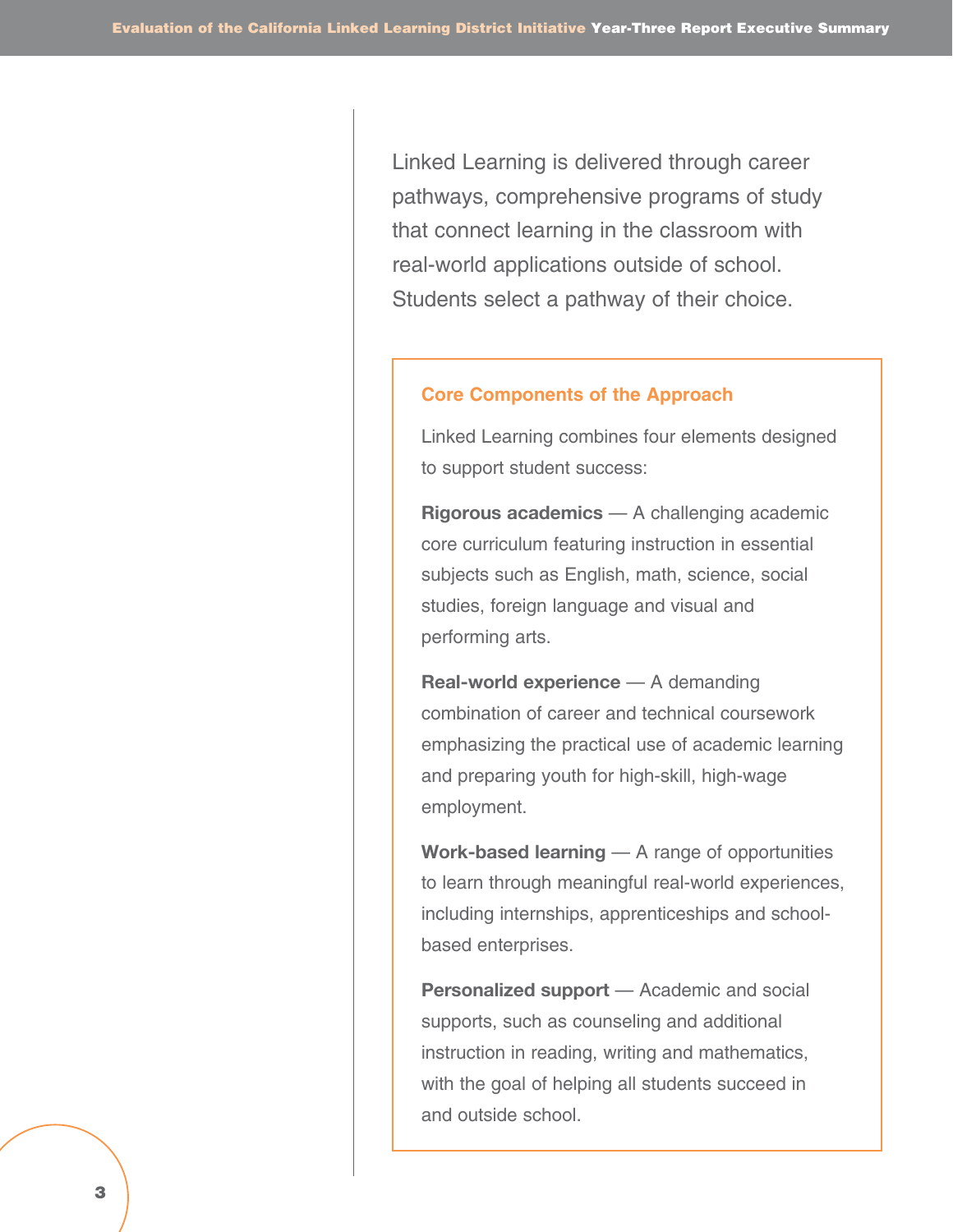#### **ConnectEd:**

The California Center for College and Career is dedicated to advancing practice, policy and research aimed at helping young people prepare for both college and career through Linked Learning.

### Evaluation and Reporting

**The California Linked Learning District Initiative has been evaluated by SRI International, an independent nonprofit research institute, each year of its implementation.** 

This summary, as well as the full report on which it is based, examines preliminary data on student outcomes from four selected Linked Learning districts. Each of these districts focuses on pathways to college and career that meet criteria for quality certification by **[ConnectEd: The](http://www.connectedcalifornia.org/)** [California Center for College and Career,](http://www.connectedcalifornia.org/) the national hub for Linked Learning practice. This summary also assesses implementation progress across all nine school districts participating in this initiative, drawing on interviews, student focus groups and student surveys.

Students and school districts have made meaningful progress toward meeting the goals of the initiative. The early, positive signs reported here should encourage districts and partners to persevere in their Linked Learning implementation efforts, understanding that building system-wide quality experiences takes time.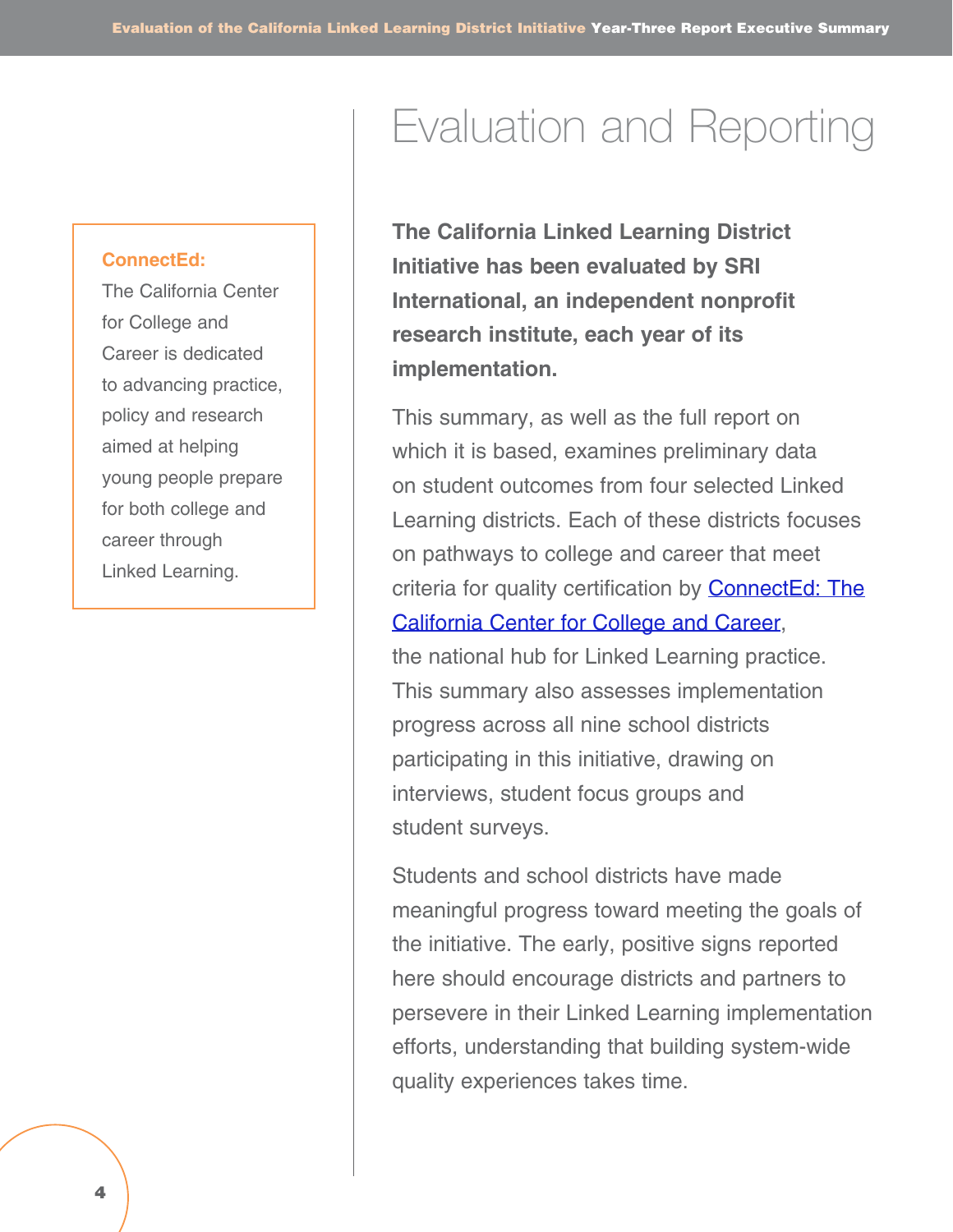While the District Initiative is in its third year and no student has yet experienced the full, four-year treatment, preliminary findings on student outcomes show signs of promise.

### Student Outcomes

**Evaluators examined early indicators of pathway students' progress toward high school graduation and California university eligibility, adjusting for students' background characteristics and prior achievement using a value-added research approach. While the District Initiative is in its third year and no student has yet experienced the full, four-year treatment, preliminary findings on student outcomes show signs of promise.** 

#### **On Track for High School Graduation**

Research shows that students who struggle early in high school and fall behind in credit accumulation are more likely to drop out than those who stay on track academically.<sup>1</sup> Accordingly, credit accumulation and numbers of courses failed are key indicators of progress toward on-time graduation. Early results from the Linked Learning student outcomes analyses show that:

• Students in certified pathways accumulate more credits by the end of the ninth and

<sup>&</sup>lt;sup>1</sup> The Consortium on Chicago School Research found that students in Chicago Public Schools who earned at least 25 percent of the credits necessary for high school graduation and failed no more than a single semester of an academic core course by the end of their freshman year of high school were 3.5 times more likely to graduate from high school than those who did not (Allensworth & Easton, 2005).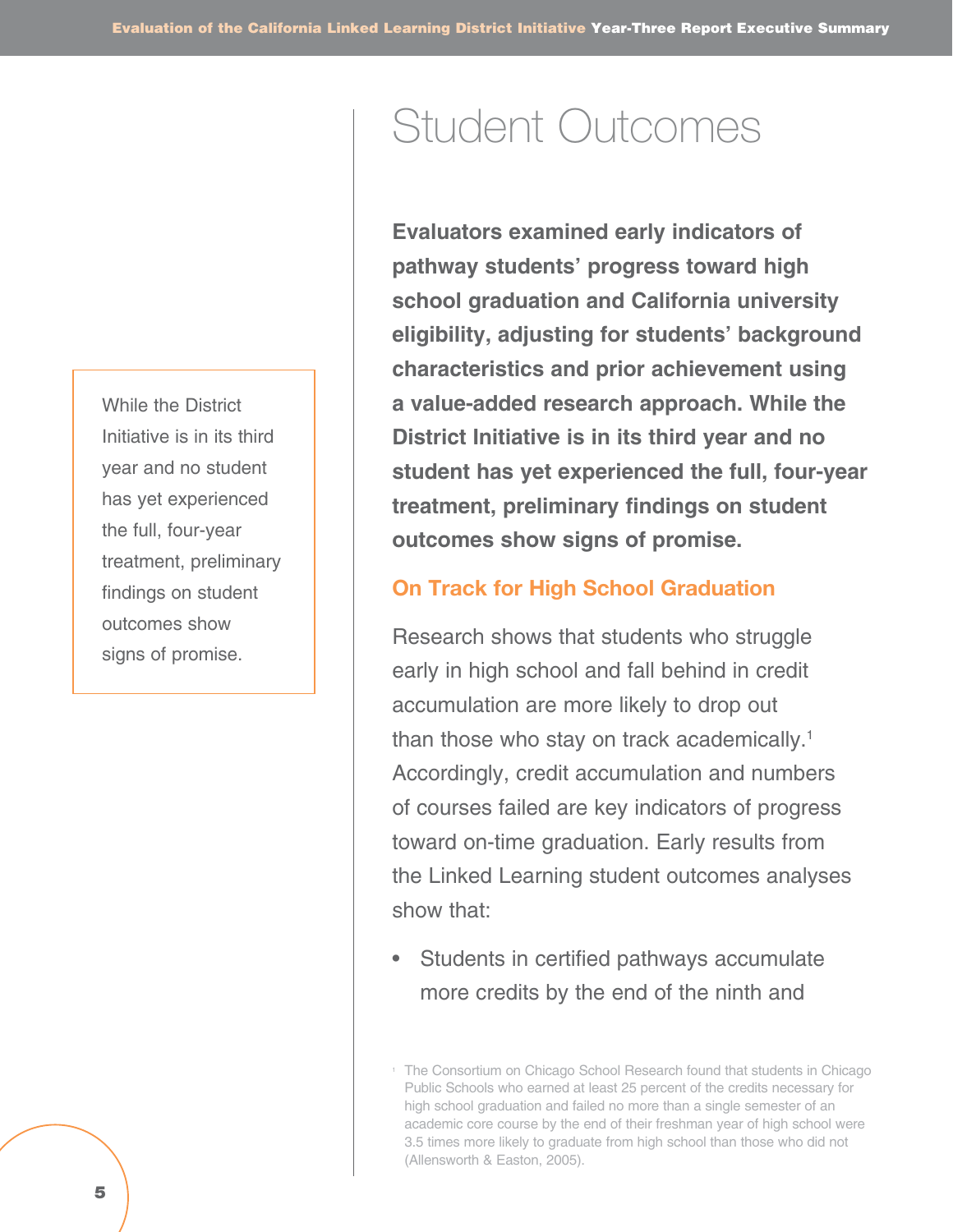Findings suggest that students in certified pathways make strong progress toward credit completion.

10th grades when compared with similar peers in their district.

• Pathway students tend to fail fewer courses in 10th grade when compared with similar peers in their district. Pathway and non-pathway students fail similar numbers of courses in ninth grade.

These findings suggest that students in certified pathways make strong progress toward credit completion. However, many pathway programs struggle to make credit recovery options available for students who do fail courses.

#### **Preparing for College**

California requires high school students who aspire to attend one of the state's four-year public universities to complete a rigorous academic program, generally known as the UC/CSU a-g requirements. Analysis of student achievement data revealed that:

• In two districts, students in certified pathways are making greater progress toward a-g completion when compared with similar peers in their district.2

<sup>2</sup> District Initiative evaluators analyzed ninth-grade student outcomes for the class of 2013 and class of 2014 and 10th-grade student outcomes for the class of 2013.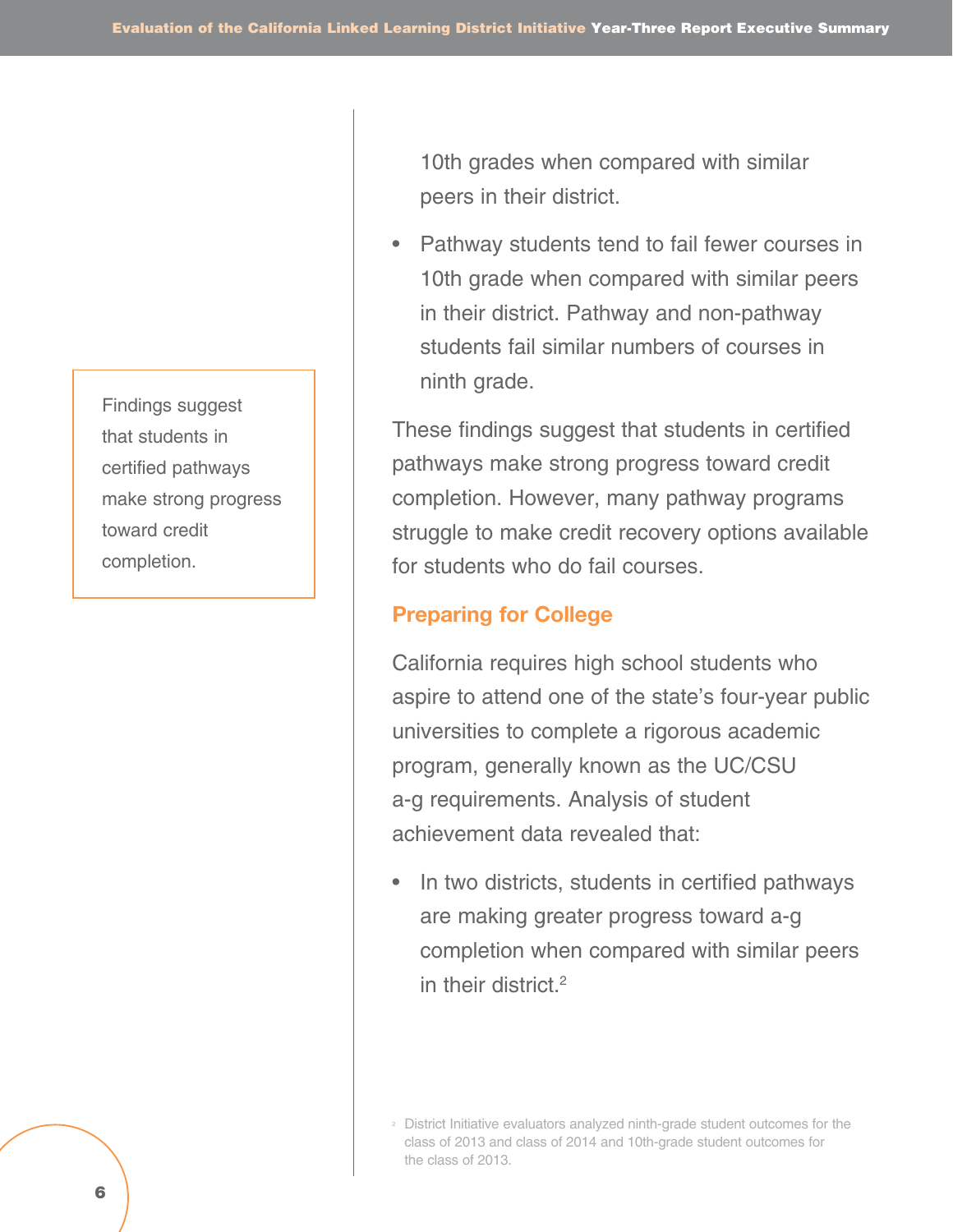Also relevant, though more difficult to measure, are the "soft skills" that students may gain from their pathway experiences.

The initiative's emphasis on curriculum and instruction contributes to a pathway culture that values challenge and a sense of personal responsibility, which may encourage students to pursue the a-g completion goal.

#### **Building Skills for Career and Life**

The success of Linked Learning pathways can be assessed, in part, through the academic gains described above. Also relevant, though more difficult to measure, are the "soft skills" that students may gain from their pathway experiences.

Pathway students were more likely than students not in pathways to report improvements in taking personal responsibility, problem-solving, using information and communication technology, collaborating and understanding workplace expectations.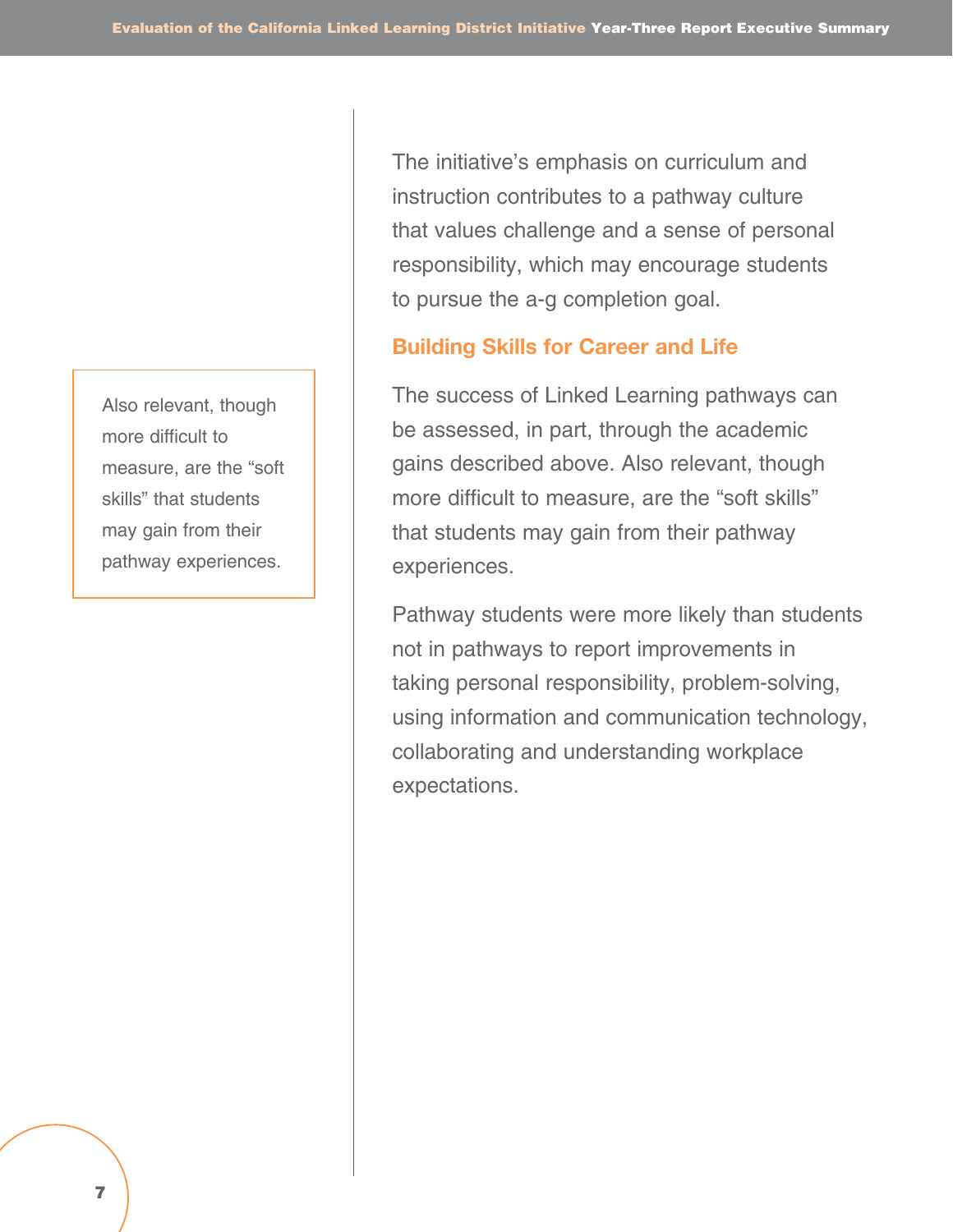At this early stage and given the scale of the initiative, full implementation of Linked Learning understandably remains a work in progress.

## Program Implementation

**One of the most persistent problems in numerous educational reform initiatives is their limited impact on how teachers and students interact in high school classrooms. The California Linked Learning District Initiative is working to demonstrate how this trend can be countered, and student outcomes improved, through early focus on curriculum, instruction and assessment.** 

Implementation results document progress in a number of areas. Still, at this early stage and given the scale of the initiative, full implementation of Linked Learning understandably remains a work in progress. Even in districts that have years of experience with approaches that share elements in common with Linked Learning, such as small, themed high schools, full implementation of Linked Learning is a year or two away for the most mature pathways — and remains a longer-term goal for pathways that are only a year or two into the implementation process.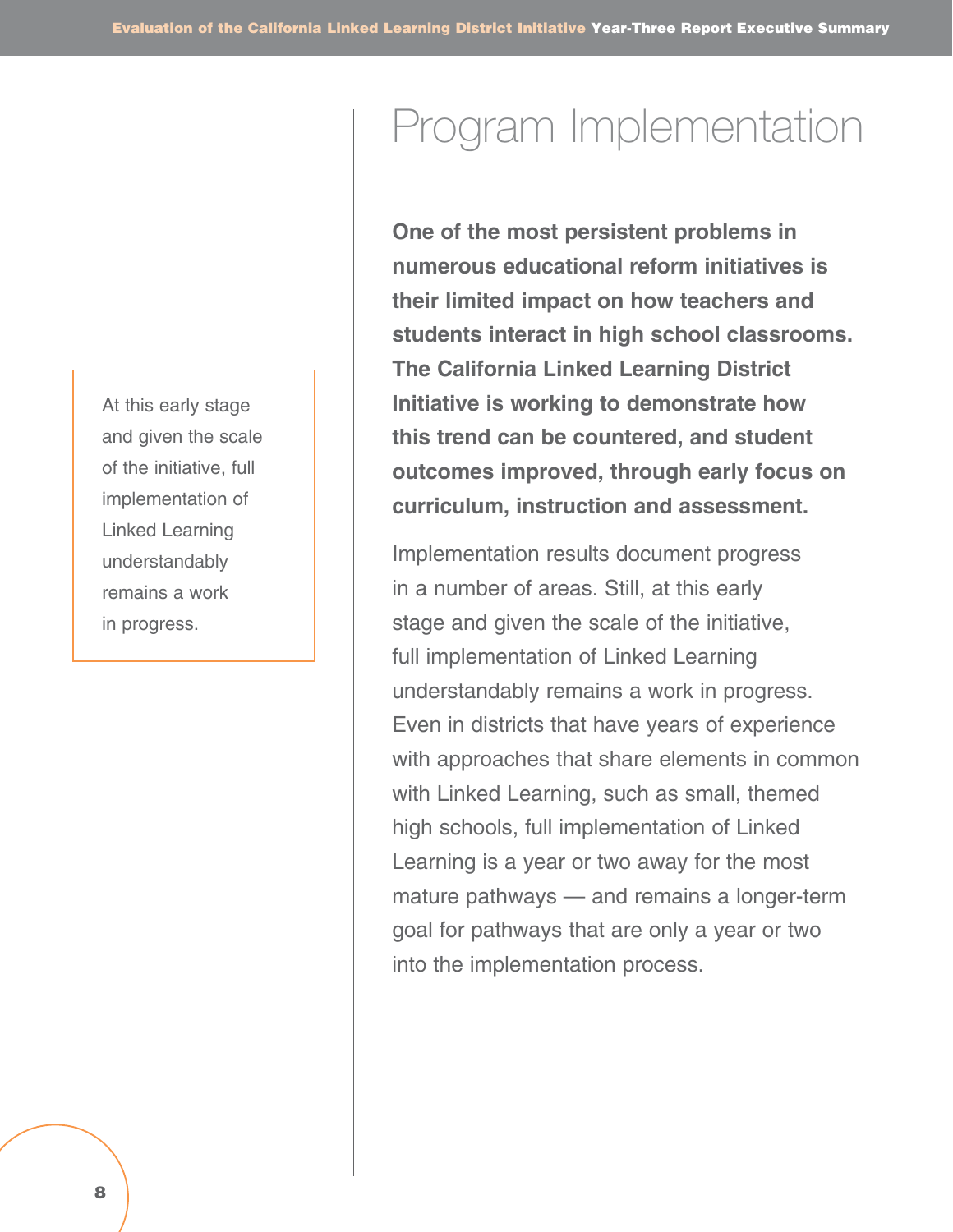District and pathway staffs are discovering that it takes years to build aligned curriculum, instruction and assessments that are rigorous and authentically connected to the pathway theme.

**The focus on curriculum, instruction and assessment is strong; these elements would improve with deeper connections across disciplines and to pathway themes**

With intensive focus and support from ConnectEd and technical assistance providers, district and pathway staffs are delving into the core teaching and learning components of Linked Learning integrated curriculum, varied instructional strategies including project-based learning, and performance-based assessments.

Pathway staffs are making good progress toward developing interdisciplinary projects. Students report that these projects are engaging and reinforce content within and across classes. Beyond these projects, however, the interdisciplinary approach to instruction has yet to be broadly and deeply integrated into the daily curriculum. District and pathway staffs are discovering that it takes years to build aligned curriculum, instruction and assessments that are rigorous and authentically connected to the pathway theme.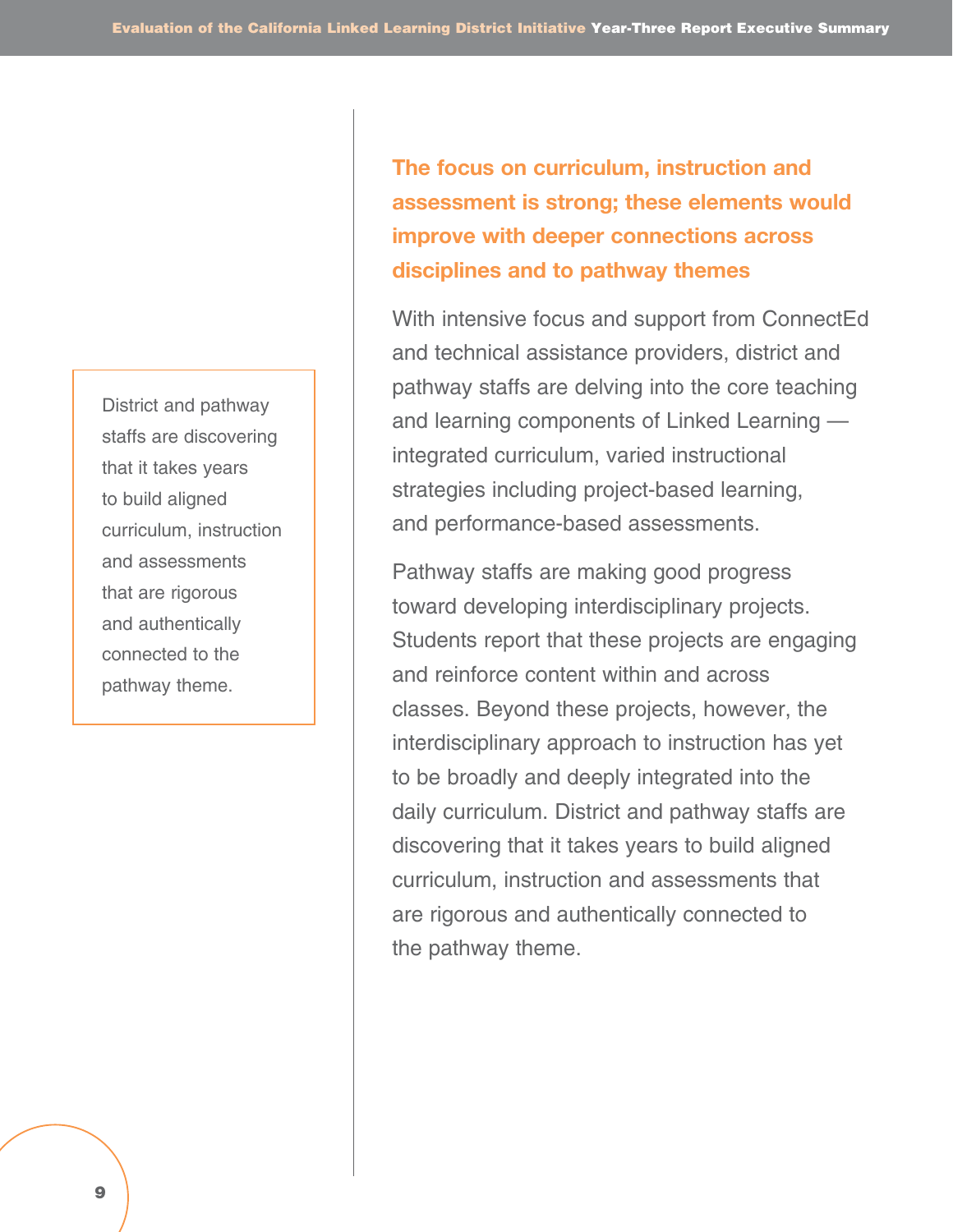Students are enthusiastic about their work-based learning experiences and are eager for more such opportunities.

### **Work-based learning experiences are valued by students; competing school priorities and limited staff time are barriers**

Students are enthusiastic about their work-based learning experiences and are eager for more such opportunities. They report feeling that these experiences broadened their perspectives on the career options available, taught them relevant career and professional skills, and showed them the connection between academic content and real-world applications.

Pathway staffs have been working on developing a continuum of work-based learning experiences for their students. However, many pathway staffs struggle with organizing and planning meaningful work-based learning opportunities due to inadequate time and competing priorities. Further, most pathways have not yet successfully made strong connections between work-based learning experiences and the students' technical and academic coursework.

### **Students feel supported by teachers and peers, but less so by school counseling services**

Pathway students feel they are getting strong academic and social support from their teachers and peers. Their feelings about counseling support are more mixed. While there are encouraging signs that districts are improving counseling, budget cuts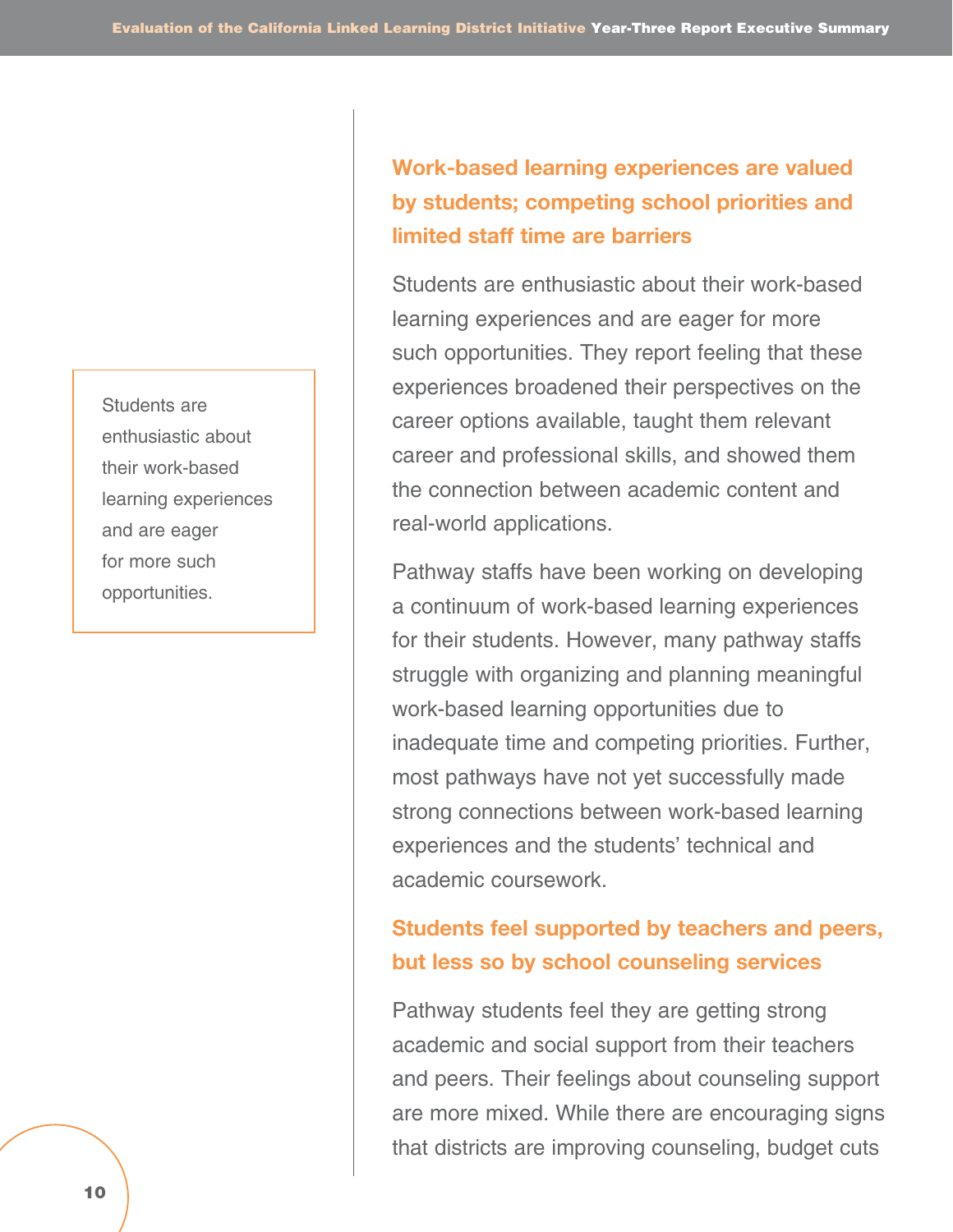As districts consider how to support and sustain the Linked Learning approach, adequately funding counseling will need to be a priority.

continue to threaten counseling capacity. This means that many students, especially in the lower grades, receive limited counseling support. As districts consider how to support and sustain the Linked Learning approach, adequately funding counseling will need to be a priority.

**Linked Learning remains focused on advancing equity in education; district choice and recruitment policies may make pathways less accessible to some disadvantaged students**

Foundational to the Linked Learning approach is the aspiration to advance equity in education. But this equity agenda remains a work in progress.

Certified pathways in Antioch, Long Beach and Porterville enroll a lower proportion of English language learners, special education students and low-income students than the overall district proportions; only in Pasadena are these students better represented. District choice and recruitment policies may help explain why the profiles of students in certified pathways differ from the proportions of similar students across those districts.